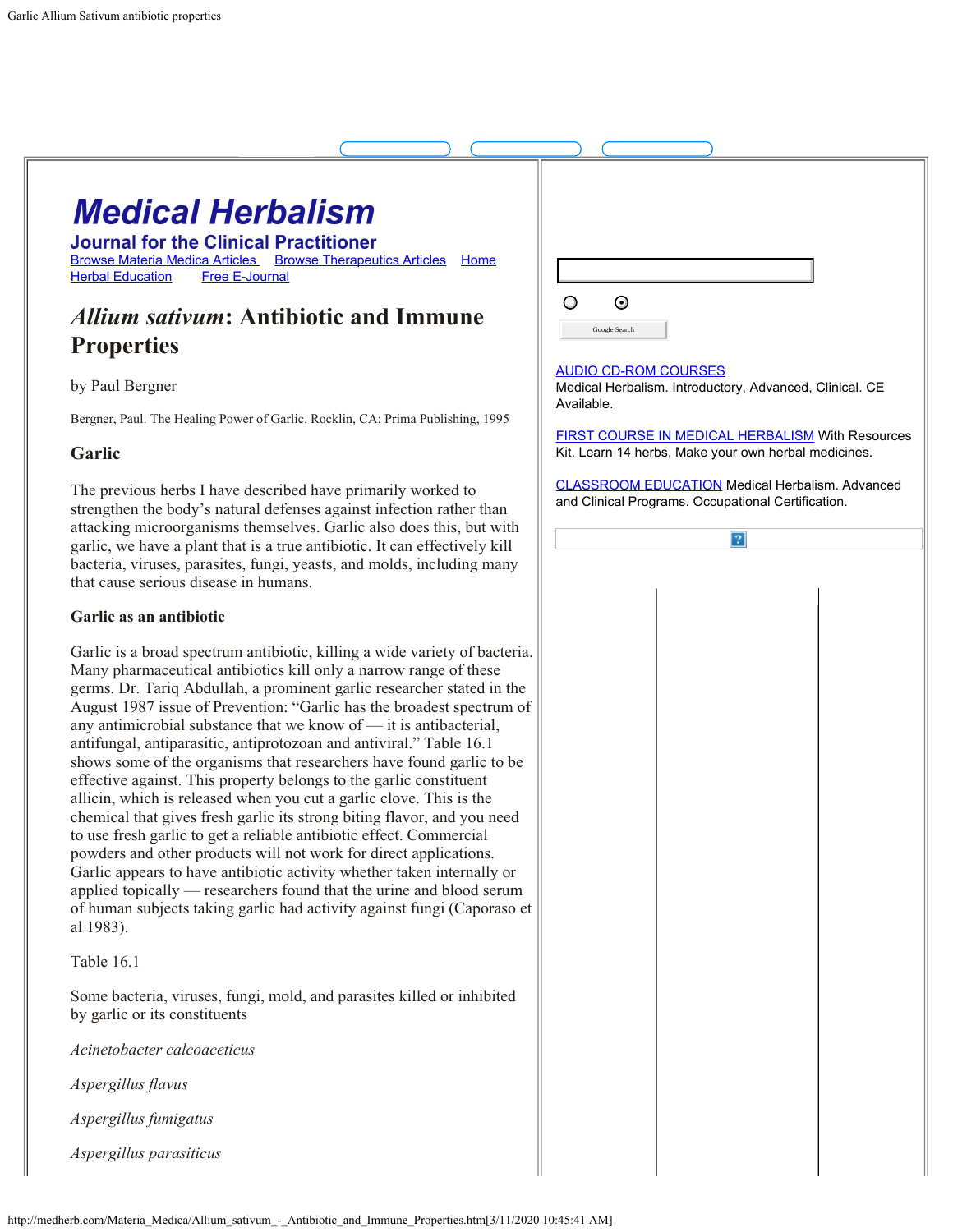| Aspergillus niger                  | <b>EVERQUOTE</b> |
|------------------------------------|------------------|
| <b>Bacillus</b> cereus             |                  |
| Candida albicans                   |                  |
| Candida lipolytica                 |                  |
| Cryptococcus neoformans            |                  |
| Cryptosporidium                    |                  |
| Debaryomyces hansenii              |                  |
| Escherichia coli                   |                  |
| Hansenula anomala                  |                  |
| Herpes simplex virus type 1        |                  |
| Herpes simplex virus type 2        |                  |
| Histoplasma capsulatum             |                  |
| Human cytomegalovirus (HCMV)       |                  |
| Human immunodeficiency virus (HIV) |                  |
| Human rhinovirus type 2            |                  |
| Influenza B                        |                  |
| Kloeckera apiculata                |                  |
| Lodderomyces elongisporus          |                  |
| Parainfluenza virus type 3         |                  |
| Vaccinia virus                     |                  |
| Vesicular stomatitis virus         |                  |
| Micrococcus luteus                 |                  |
| Mycobacterium phlei                |                  |
| Mycobacterium tuberculosis         |                  |
| Paracoccidioides brasiliensis      |                  |
| Pneumocystis carinii               |                  |
| Proteus vulgaris                   |                  |
| Pseudomonas aeruginosa             |                  |
| Rhodotorula rubra                  |                  |
| Saccharomyces cerevisiae           |                  |
| Salmonella typhimurium             |                  |
| Salmonella typhimurium             |                  |
| Shigella dysenteriae               |                  |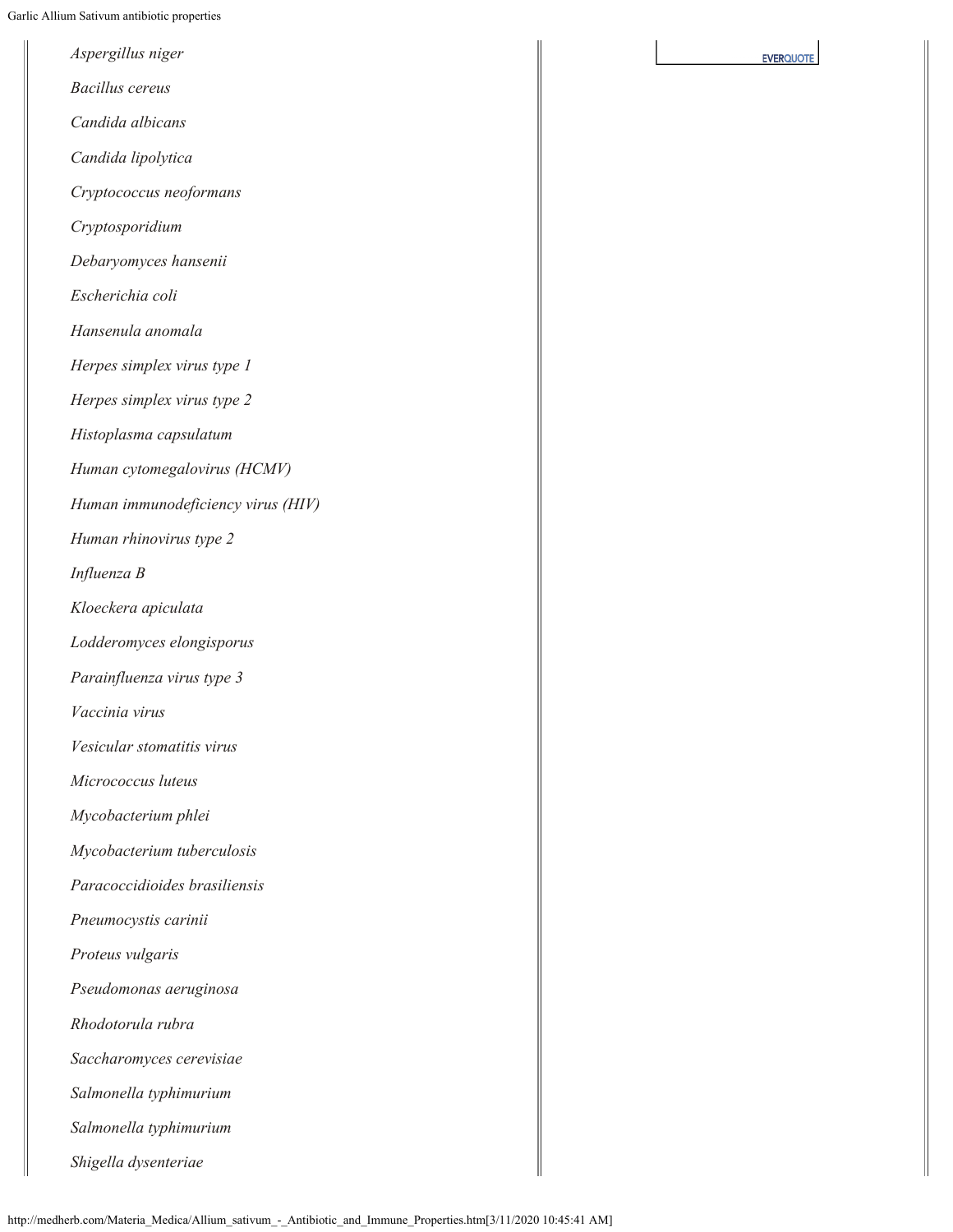*Shigella flexneri Staphylococcus aureus Streptococcus faecalis Torulopsis glabrata*

*Toxoplasma gondii*

*Vibrio parahaemolyticus*

(Sources: Adetumbi et al 1983, 1986; Anesini and Perez 1993; Appleton and Tansey 1975; Borukh et al 1974, 1975; Chen et al 1985; Conner and Beuchat 1984; Dankert et al 1979; Didry et al 1987; Fletcher et al 1974; Fliermans 1973; Fromtling and Bulmer 1978; Ghannoum 1990; Gonzales-Fandos et al 1994; Johnson and Vaughn 1969; Kabelik 1970; Kumar and Sharma 1982; Mahajan 1983; Moore and Atkins 1977; Sandhu et al 1980; Sharma et al 1977;Shashikanth et al 1984; Tynecka and Gos 1973, 1975)

#### **Resistant bacteria**

A major problem with pharmaceutical antibiotics is that they can promote the development of resistant strains of bacteria. Initially the antibiotic kills most of the bacteria being attacked. With repeated exposure, however, those few bacteria that by chance are genetically resistant to the antibiotic begin to multiply. Eventually a recurring infection becomes completely resistant to that antibiotic. After a half century of the massive use of antibiotics, and the indiscriminate overprescription of them in North America, potentially serious medical problems exist from resistant strains of bacteria. Garlic does not seem to produce such resistant strains, and may be effective against strains that have become resistant to pharmaceutical antibiotics. European researchers in the late 1970s tested garlic juice against a group of ten different bacteria and yeasts (Moore and Atkins 1977). They found that garlic was effective against all of them, and also found a "complete absence of development of resistance." In an Indian study of garlic for dysentery, the researchers specifically selected four bacterial strains that were resistant to multiple antibiotics (Chowdhury et al 1991).

Garlic is effective against specific bacteria that are notorious for developing resistant strains, such as staphylococcus, mycobacterium, salmonella, and species of Proteus.

#### **Antiviral activity**

A weakness of conventional antibiotics is that they are not effective against viral infections. That's why they won't work against the common cold or flu. They also won't work against some serious viral infections like viral meningitis, viral pneumonia, or herpes infections. Garlic or its constituents will directly kill influenza, herpes, vaccinia (cowpox), vesicular stomatitis virus (responsible for cold sores), and human cytomegalovirus (a common source of secondary infection in AIDS.) Garlic will also cure or improve the symptoms of a variety of viral diseases in humans or animals. In one animal study, researchers first fed a garlic extract to mice. They then introduced the flu virus into the nasal passages of the animals. Those animals that had received the garlic were protected from the flu, while the untreated animals all got sick. The researchers postulated that garlic's effect was due in part to direct antiviral effects of garlic, and in part to stimulation of the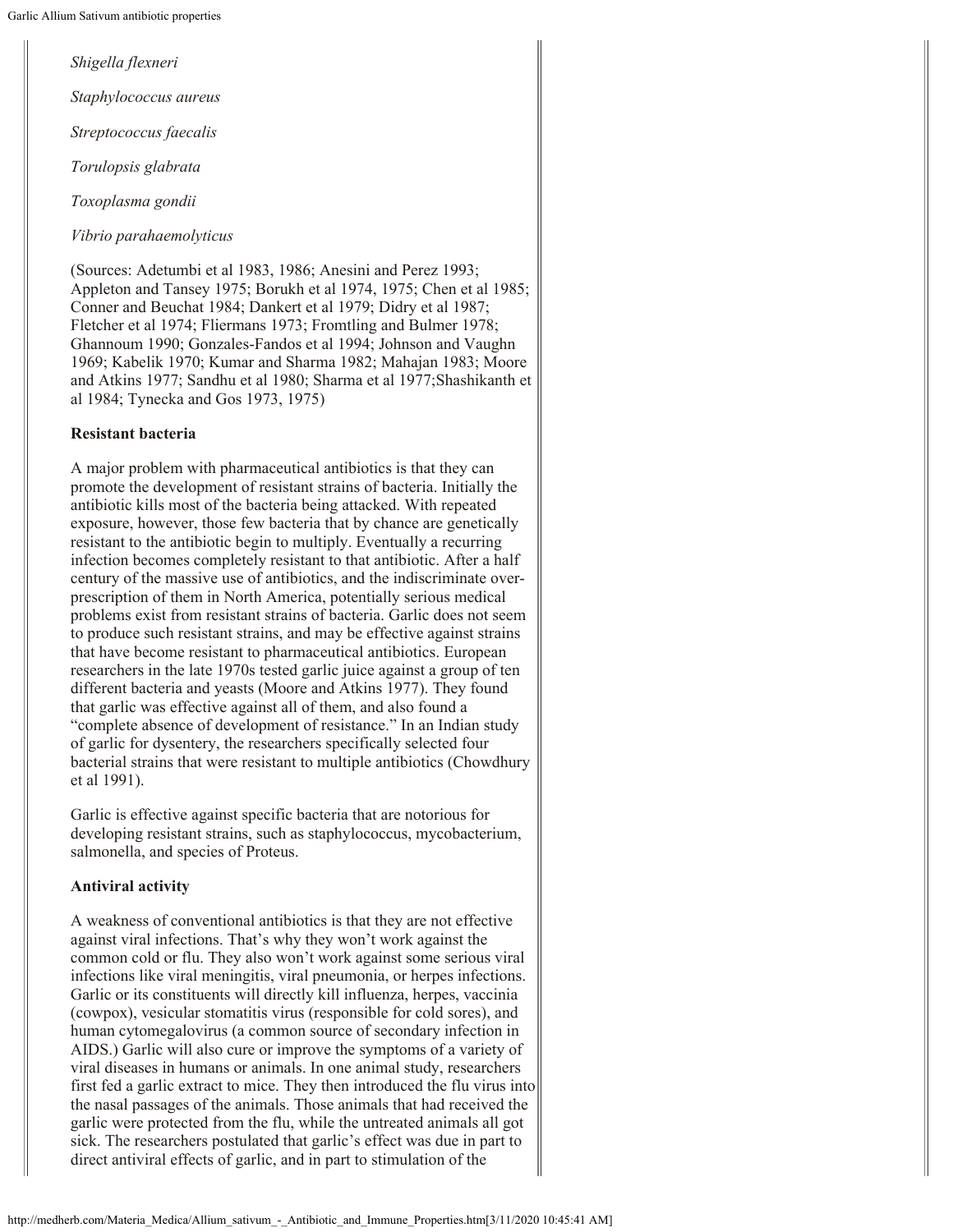Garlic Allium Sativum antibiotic properties

immune system (Adetumbi and Lau, 1983)

# **Parasites and fungi**

The medical missionary Albert Schweitzer brought some fame to garlic earlier this century when he used it successfully to treat amoebic dysentery in his patients in equatorial Africa. Subsequent experiments have shown garlic to be effective not only against the parasitic amoebas that cause dysentery, but against other organisms such as toxoplasma, cryptosporidia, and pneumocystis, all of which cause disease in humans.

Parasitic infections are a common problem in AIDS patients. Dr. Subhuti Dharmananda, Director of the Immune Enhancement Project in Portland, Oregon, regularly treats AIDS patients with such opportunistic infections. The main antibiotic therapy he uses in garlic, at about nine cloves a day for active infections, and he finds it effective to prevent or treat these infections, even when conventional antibiotics have failed to do so. Note that he started out trying to use an encapsulated form of garlic standardized for its allicin content one of the better products. He found, however, that even doses of twenty-seven capsules a day had no effect on the infections. When he switched to raw garlic at the same dose, he got the desired result (Dharmananda 1995). Recent research supports use for intestinal parasites in AIDS (AIDS Research Alliance 1996; Deshpande et al 1993).

# **Yeast infections**

If you've ever had athlete's foot, you know how stubborn a yeast or fungal infection can be. A garlic wash can be very effective against fungi externally, but garlic can also treat systemic fungal infections. Researchers from the University of New Mexico demonstrated that garlic was effective both in the test tube and in animals against infection with the fungus Cryptococcus neoformans. Chinese researchers also have shown that garlic as a intravenous extract can be effective against cryptococcal meningitis. The blood and cerebrospinal fluid of the patients in that trial was twice as effective against the fungus as before treatment with garlic.

# **How to use garlic**

To use garlic as an antibiotic take it internally and, if appropriate, apply it directly to an infection. For internal use, try one of the following forms:

Garlic infused wine. Chop or crush garlic, cover with wine, and let it sit overnight.

Garlic vinegar. Same as above, but use vinegar instead of water.

Garlic honey. Same as above, but with honey. No added water is needed. This makes a great antibiotic cough syrup.

Garlic/carrot juice. Blend three cloves of garlic up in six ounces of carrot juice. Let it sit for four to six hours.

For external application, use caution putting crushed garlic directly against the skin, because it can cause burns. Here are some forms you can use for direct application of garlic as an antibiotic:

Blend up three cloves of garlic in a quart of water and apply as a wash. Make a larger amount of this mixture and use it as a sitz bath or foot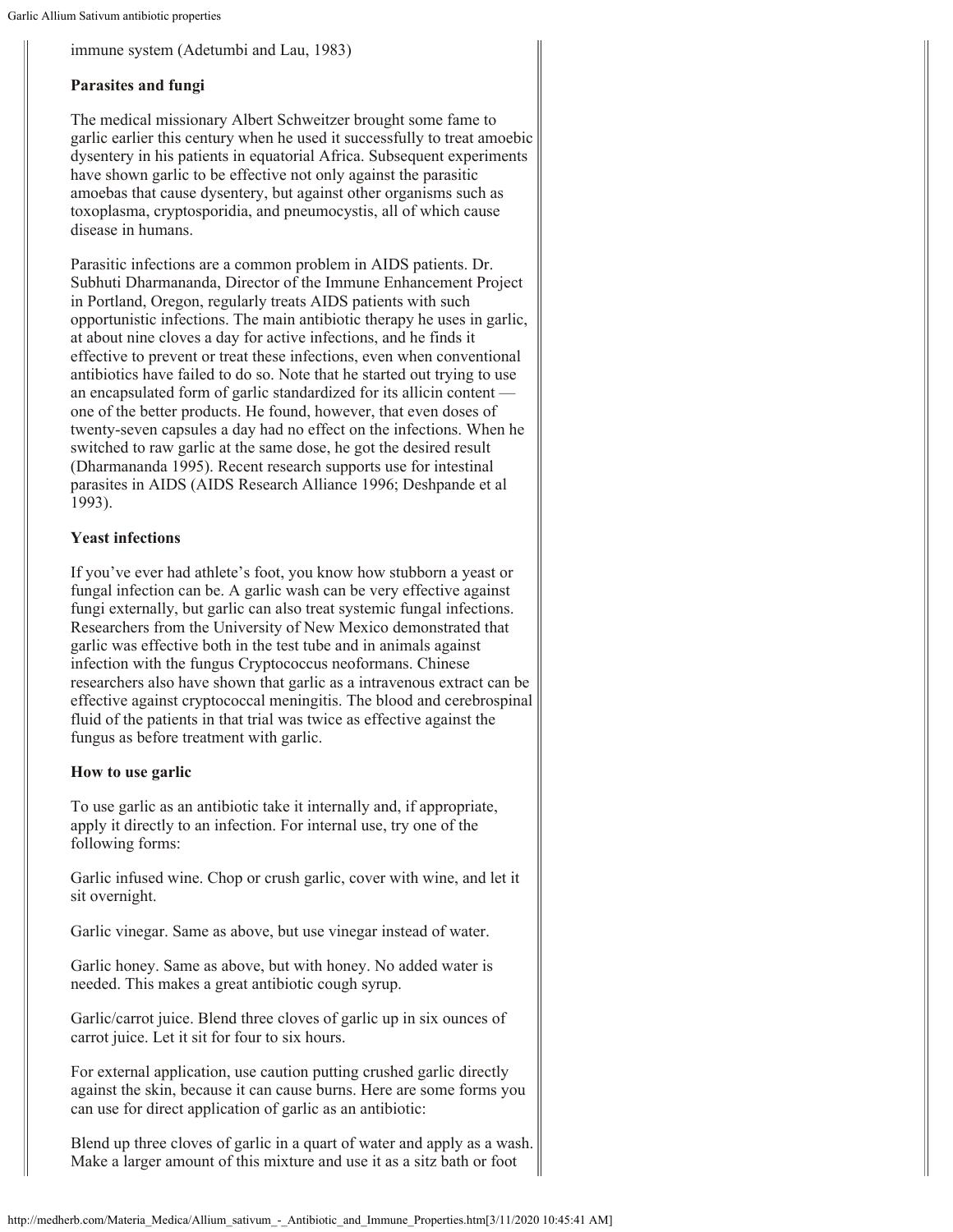bath for infections of the feet or pelvic area.

Crush garlic, and dilute the juice with ten part of water. Use it as nose drops or a gargle.

### **Garlic and the immune system**

Although garlic attacks bacteria, viruses, and other microorganisms directly, it also stimulates the body's natural defenses against these invaders. Garlic's remarkable and legendary power against infectious diseases is due to a combination of both these properties.

Garlic or its constituents activate phagocytes, B-Cells, and T-cells all three levels of the cellular immune system. For instance, diallyl trisulfide, a constituent of garlic, was found to activate natural killer cells and macrophages directly, and indirectly to increase B-cell activity to make antibodies. It did this in lab experiments at concentrations of as low as one microgram per ml — the equivalent of a tiny pinch of salt in about 30 gallons of water. The macrophages in this trial were then tested for their activity against cancer cells, and the diallyl-trisulfide-treated cells were more active than regular macrophages, indicating that not only their number but their activity was increased (Feng et al 1994). This same effect has been reproduced in other experiments.

This effect is not limited to trials in a test tube. Dr. Abdullah experimented with garlic in AIDS, giving the equivalent of two cloves a day of garlic to ten patients for six weeks, and the equivalent of four cloves for another six weeks. Three of the patients could not complete the trial, but of the seven who did, all showed normal natural killer cell activity by the end of the trial — activity which had been depressed at the start of the trial. The patients' opportunistic infections — chronic diarrhea, candida infection, genital herpes, and a chronic sinus infection — all improved. The patient with the chronic sinus infection had gained no relief from antibiotics during more than a year of treatment before the garlic trial (Abdullah 1989).

In one trial, immune parameters of the blood were measured after subjects — elderly patients — took a garlic powder preparation for three months (Brosche and Platt, 1993, 1994). The dose was only 600 mg of the powder per day, the equivalent of less than one-third of a garlic clove. Blood tests showed an increase in phagocytosis of the white blood cells, and also increased numbers of lymphocytes, responsible for cell-mediated immunity. Other trials have shown that garlic can increase the activity of natural-killer cells in healthy volunteers (Kandil et al, 1987, 1988).

# **A connoisseur's garlic cocktail**

Different solvents extract and promote specific chemical reactions between the constituents of garlic. Water, vinegar, alcohol, and oil each draw specific constituents out. Alcohol and water, for instance, is the best solvent to extract allicin. Soaking crushed garlic in oil promotes the production of ajoenes and dithiins, important antibiotic and blood-thinning constituents of garlic. My garlic "cocktail," then, is as follows.

Three cloves of garlic

1 Tbls of red wine

1 Tbls of vinegar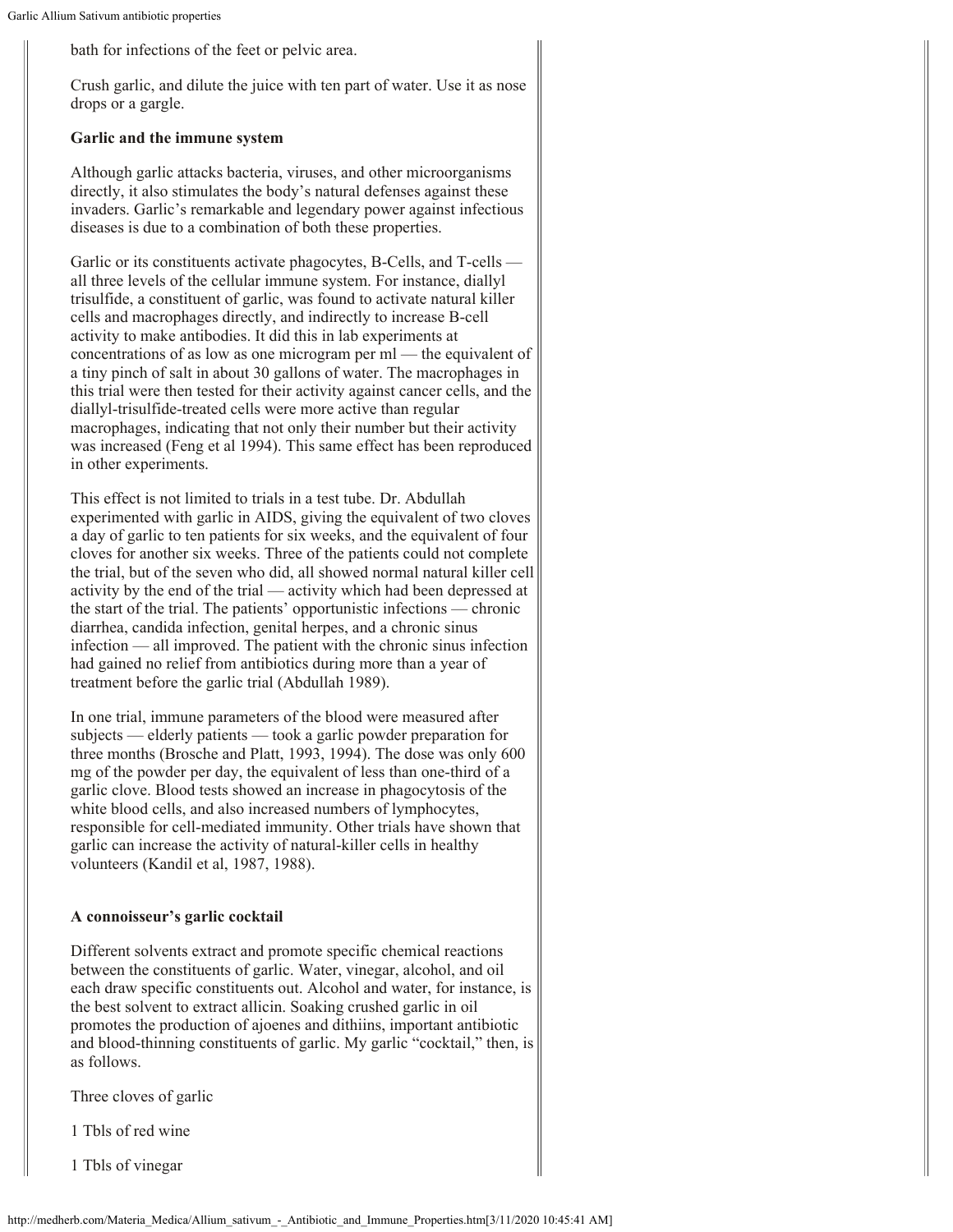1 Tbls of olive oil

Blend well in a blender.

Add 1/4 cup hot water.

Let stand for 3 hours. Do not strain. Add one-third of this to a cup of hot water. Take another dose every 3-6 hours until it is all gone.

On paper this sounds a little like drinking salad dressing, but I find this to be a pleasant stimulating tonic with a sharp taste. Raw garlic cloves upset my intestines, but this does not.

Table 16.2

Some conditions that can be effectively treated with garlic

Note: Crushed garlic applied directly to the skin can cause burns.

| <b>Bites and Stings</b><br>the bite or sting                                                         | Apply crushed and moistened garlic directly to                                                              |
|------------------------------------------------------------------------------------------------------|-------------------------------------------------------------------------------------------------------------|
| <b>Bronchitis</b>                                                                                    | Use raw garlic in one of the forms listed above                                                             |
| Candida infection<br>appropriate                                                                     | Use both internal and external applications                                                                 |
| Common Cold                                                                                          | Take internally                                                                                             |
| Diarrhea and Dysentery Take internally                                                               |                                                                                                             |
| Ear Infections<br>to the ear.                                                                        | Soak crushed garlic in oil, and apply the oil directly<br>to the ear                                        |
| <b>Fungal Infections</b><br>internally.                                                              | Apply garlic oil directly, blend up garlic in<br>warm water to make awarm water to make a soak or compress. |
| Herpes<br>little water                                                                               | Take fresh garlic orally, and apply garlic blended<br>in a little water directly to the sore.               |
| Infections<br>infected wound.                                                                        | Take garlic internally and<br>apply directly to infected wound.                                             |
| Influenza                                                                                            | Take internally at the first threat of exposure. Blend                                                      |
| Parasites                                                                                            | three cloves in a medium and take internally 3<br>times a day, for a total of nine cloves.                  |
| Vaginal Infection<br>in a quart of water.<br>remove the solid matter.<br>Copyright 2001 Paul Bergner | Use a douche, with three blended garlic cloves<br>Strain through cheesecloth first to                       |

 $\bigcirc$  Web  $\bigcirc$  medherb.com